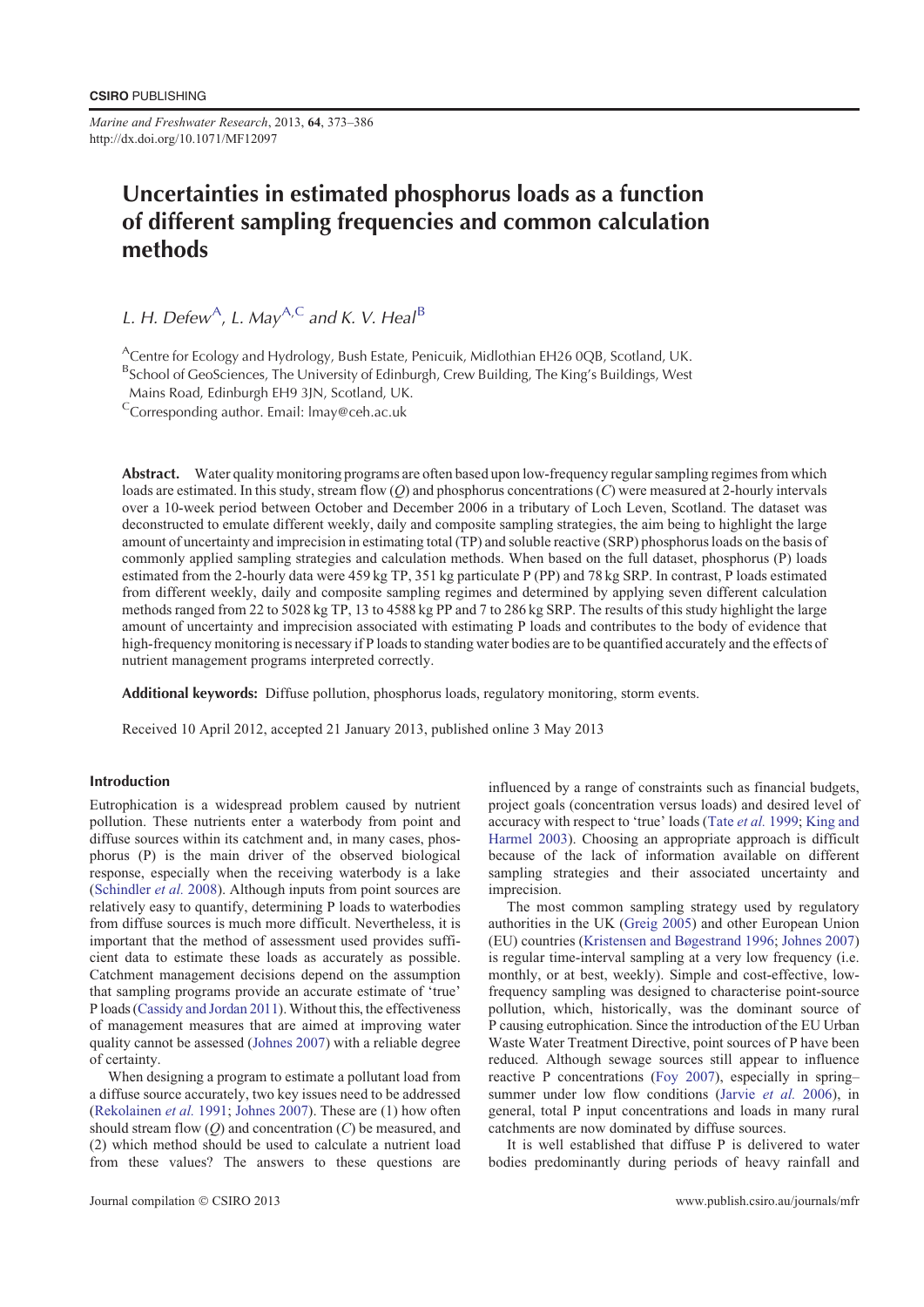subsequent storm events ([Haygarth and Jarvis 1996;](#page-12-0) [Evans and](#page-12-0) [Johnes 2004](#page-12-0)). It has been reported widely that the highest P loads to standing waters in rural catchments are associated with high rainfall and surface runoff (e.g. [Poinke](#page-13-0) *et al.* 1999; [Haygarth](#page-12-0) *et al.* 2005; [Bowes](#page-12-0) *et al.* 2009) and it is also well established that more than 80% of the annual P load to a waterbody is transported by just two or three large high-flow events ([Sharpley 2008;](#page-13-0) [Jordan](#page-12-0) *et al.* 2012).

Statistical sampling theory suggests that shorter sampling intervals produce more accurate estimates of P loads than longer intervals ([Haan 2002](#page-12-0); [Harmel and King 2005\)](#page-12-0), because highfrequency sampling captures important storm events that are responsible for the delivery of large quantities of diffuse source pollutants, especially P ([Phillips](#page-12-0) *et al.* 1999; [Jordan](#page-12-0) *et al.* 2005). In spite of this, there has been little progress in increasing sampling frequency in national monitoring programs across the EU, even though this could be vital in terms of meeting the regulatory requirements of the EU Water Framework Directive.

Several studies have tried to quantify the uncertainty and imprecision of P loads estimated using different calculation methods and sampling strategies ([Walling](#page-13-0) *et al.* 2001; [Johnes](#page-12-0) [2007](#page-12-0); [Bowes](#page-12-0) *et al.* 2009). Other studies have compared estimated P loads with 'true' P loads determined from high-frequency measurements of P concentration that capture the effects of storm events using automatic water samplers (7-hourly sampling: [Jordan and Cassidy 2011\)](#page-12-0) or *in situ* water quality monitoring equipment [\(Wade](#page-13-0) *et al.* 2012). The current study examined the effect of different calculation methods on P load estimates and compared estimated and 'true' P loads. Highfrequency (2-hourly) sampling data that captured the influence of winter storm events on P dynamics were used to assess the uncertainty and imprecision of total P (TP), particulate P (PP) and soluble reactive P (SRP) load estimation as a result of (1) different sampling strategies (weekly, daily and composite sampling), (2) different interpolation and extrapolation calculation methods and (3) different sampling times. Uncertainty was determined by comparing estimated P loads to the 'true' TP, PP and SRP loads calculated from 2-hourly, paired measures of *Q* and *C*. The aim of this study was to highlight the inaccuracy and imprecision associated with different sampling frequencies and estimation methods because only when load estimates are accurate and reliable can the effectiveness of targeted nutrientreduction programs be assessed correctly.

## Materials and methods

#### Study site

Loch Leven is a shallow loch in lowland Scotland, UK, which has a surface area of 13.3  $\text{km}^2$  and mean and maximum depths of 3.9 m and 25.5 m, respectively (Fig. 1). The loch has suffered from eutrophication problems for many years as a result of high P loads from the catchment (Bailey Watts and Kirika 1999; [May](#page-12-0) [and Spears 2012\)](#page-12-0). Compared with other inland lochs of its size in Scotland, it has an unusually intensively farmed catchment with  $\sim80\%$  of the area being used for agricultural crops and livestock production, which are key diffuse sources of P to the loch. The Pow Burn, on which this study is focussed, is a 12.9-km-long second-order tributary that flows into Loch Leven. It drains a Location of sampling on the Pow Burn



**Fig. 1.** Map of Loch Leven and the catchment.

catchment area of  $10.9 \text{ km}^2$  and, during periods of heavy rainfall, transports large quantities of P in association with eroded soils and suspended sediment to the loch [\(Defew 2008\)](#page-12-0).

#### Estimation of 'true' phosphorus loads

The objectives of this study were achieved by collecting highfrequency (2-hourly) stream flow (*Q*) and P concentration (*C*) data, deconstructing them to emulate different subdaily, daily, weekly and composite sampling regimes, and then calculating TP, PP and SRP loads for the 10-week study period using seven different calculation methods. 'True' P load, in this context, is defined as that obtained using the 2-hourly data.

The area of the UK in which this study was undertaken has an average annual rainfall of  $\sim$ 1000 mm, and high flows associated with short periods of intensive rainfall can occur at any time of year; there are no well defined wet or dry periods. The timing of the intensive sampling campaign was targeted at the period between October and December, when high-flow events tend to occur more reliably, because the impact of such events on load estimation was the focus of the study. However, the study period was not atypical of the year as a whole; it spanned 19% of the year and  $\sim$ 18% of the annual average rainfall fell over this period.

In detail, water samples were collected at the Pow Burn every 2 h from 10 October to 5 December 2006 inclusive using a Hach Lange<sup>®</sup> EPIC automatic sampler located on the bank of the stream. All water samples were analysed for TP, total soluble P (TSP) and SRP content within 48 h of collection following the methods of [Eisenreich](#page-12-0) *et al.* (1975) and [Murphy and Riley](#page-12-0) [\(1962\)](#page-12-0). SRP concentrations in stream water samples with 'low' and 'high' initial SRP concentrations ( $\sim$  40 and 250 µg L<sup>-1</sup>, respectively) that had been stored in the polyethylene bottles of the automatic sampler under winter temperature conditions  $(0-7^{\circ}C)$  were shown to be stable for up to 48 h (paired *t*-test,  $n = 3$ ) [\(Defew 2008\)](#page-12-0). Therefore, storage of samples for up to 48 h before analysis for SRP content was considered an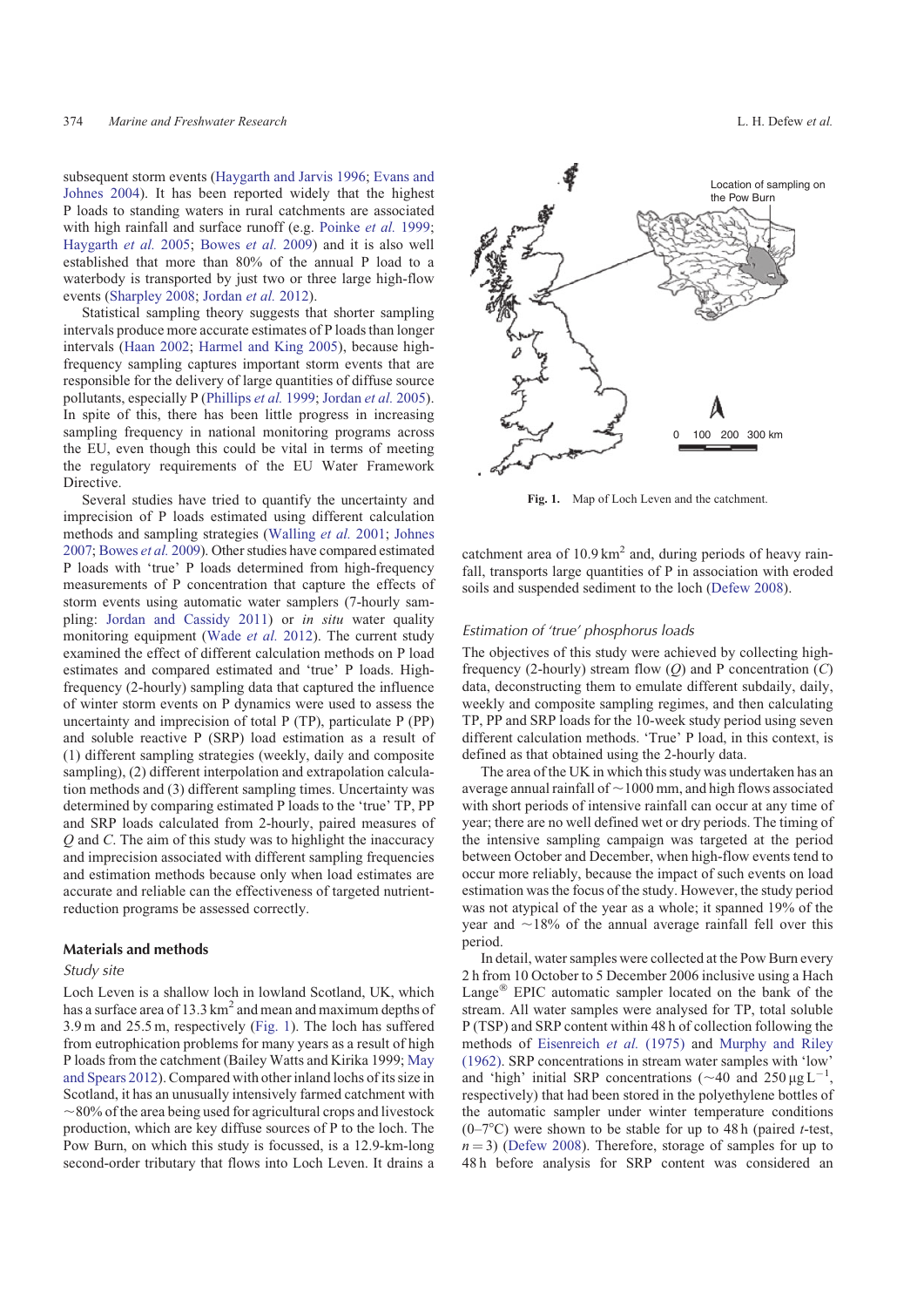#### **Table 1. Interpolation (A**]**F) and extrapolation (G) load-estimation methods using intermittent values of stream flow (Q) and phosphorus concentration (C) over a fixed period**

K = conversion factor to take account of period of record.  $n =$  no. of samples.  $C_i$  = instantaneous concentration associated with individual samples ( $\mu$ g L<sup>-1</sup>).  $Q_i$  = instantaneous discharge at time of sampling (m<sup>3</sup> s<sup>-1</sup>).  $\overline{Q_r}$  = mean discharge for period of record using continuous measures of  $Q$  (m<sup>3</sup> s<sup>-1</sup>).  $\overline{Q_p}$  = mean discharge for interval between samples (m<sup>3</sup> s<sup>-1</sup>).  $C_c$  = estimate of P concentration from continuous stream flow value.  $Q_c$  = direct measurement or estimate of continuous stream flow  $(m^3 s^{-1})$ .  $m =$  slope of linear regression.  $b =$  intercept of linear regression

| Method        | Calculation procedure                                                                                                                                                                                                                                                                                                                                                                                                                                                                                                                 | Reference                                    |
|---------------|---------------------------------------------------------------------------------------------------------------------------------------------------------------------------------------------------------------------------------------------------------------------------------------------------------------------------------------------------------------------------------------------------------------------------------------------------------------------------------------------------------------------------------------|----------------------------------------------|
| $\mathbf{A}$  | Total load = $K\left(\sum_{i=1}^{n}\frac{C_i}{n}\right)\left(\sum_{i=1}^{n}\frac{Q_i}{n}\right)$                                                                                                                                                                                                                                                                                                                                                                                                                                      | Verhoff et al. (1980)                        |
| B             | Total load = $K\left(\sum_{i=1}^n \frac{C_i}{n}\right) \overline{Q_r}$                                                                                                                                                                                                                                                                                                                                                                                                                                                                | <b>Ongley</b> (1973)                         |
| $\mathcal{C}$ | Total load = $K \sum_{i=1}^{n} \left( \frac{C_i Q_i}{n} \right)$                                                                                                                                                                                                                                                                                                                                                                                                                                                                      | Rodda and Jones (1983)                       |
| D             | Total load = $K\left(\sum_{i=1}^n C_i \overline{Q_p}\right)$                                                                                                                                                                                                                                                                                                                                                                                                                                                                          | Walling and Webb (1981)                      |
| E             | Total load = $K \frac{\sum_{i=1}^{n} (C_i Q_i)}{n} \overline{Q_r}$<br>$\sum_{i=1}^n Q_i$                                                                                                                                                                                                                                                                                                                                                                                                                                              | Verhoff et al. (1980)                        |
| F             | Total load = K $\sum_{i}^{n} (C_i Q_i)$                                                                                                                                                                                                                                                                                                                                                                                                                                                                                               | Rodda and Jones (1983)                       |
| G             | Log-Log linear regressions between $C_i$ and $Q_i$ to estimate P concentrations ( $C_c$ ) on the basis of<br>continuous measures of stream flow $(Q_c)$ . Log <sub>10</sub> $C_c = (\text{mLog}_{10}Q_c) + b$ . A correction factor ( <i>CF</i> ) was<br>applied to account for the inherent underestimation associated with log-log linear regression analysis.<br>$s^{2} = \sum_{i=1}^{n} \frac{(Log_{10}C_{i} - Log_{10}C_{c})^{2}}{(n-2)} CF = \exp(2.65s^{2}) \text{ Total load} = K \left( \sum_{i=1}^{n} (C_{c}Q_{c}) \right)$ | Stevens and Smith (1978),<br>Ferguson (1986) |

acceptable method for this study. PP was calculated as  $PP =$  $TP - TSP$ . Corresponding high-frequency flow data recorded at 15-min intervals by a continuous flow gauge were provided by the Scottish Environment Protection Agency. The 'true' TP, PP and SRP loads for the 10-week period were calculated from these data using Eqn 1:

$$
L_t = K \cdot \left(\sum_{i=1}^n C_i Q_i\right) \tag{1}
$$

where  $L_t$  = estimated 'true' P load (kg),  $K$  = conversion factor to take account of time period of record,  $n =$  number of samples,  $C_i$  = instantaneous **P** concentration ( $\mu g L^{-1}$ ), and  $Q_i =$ instantaneous discharge at time of chemical sampling  $(m^3 s^{-1})$ ).

## Sources of uncertainty

Three potential sources of uncertainty and imprecision were tested during this study. These were: calculation method, sampling strategy and sampling time.

#### Calculation method

Seven different calculation methods were used to estimate P loads (Table 1). These were the most commonly applied methods in the literature. Methods A–F are interpolation techniques that assume that the P concentration of a water sample is representative of conditions in the river for the period between two sampling occasions. In contrast, Method G is an extrapolation technique that describes a relationship between *Q* and *C* at the time of sampling. This relationship is then applied to continuous or high-frequency measures of *Q* to predict P concentrations between the sampling occasions. Phosphorus load is then calculated over the whole period of interest [\(Webb](#page-13-0) *[et al.](#page-13-0)* 1997).

#### Sampling strategy

Eight different weekly sampling strategies were emulated by varying the start dates of the subsampling of the 2-hourly dataset as follows: 10, 11, 12, 13, 14, 15, 16 and 17 October. This created eight groups of data referred to, below, as weekly sampling Groups 1–8, respectively. Twelve additional datasets, emulating data collections at daily frequencies and starting at different times of each day, were also created. Finally, four different time-averaged composite water sampling strategies were constructed from the raw data using time-averaged values of *C* and *Q* calculated from samples that had been collected over the previous 6, 12, 24 or 48 h, respectively. The rationale for examining time-averaged composite datasets was that, if this sampling strategy yielded similar P load estimates to the loads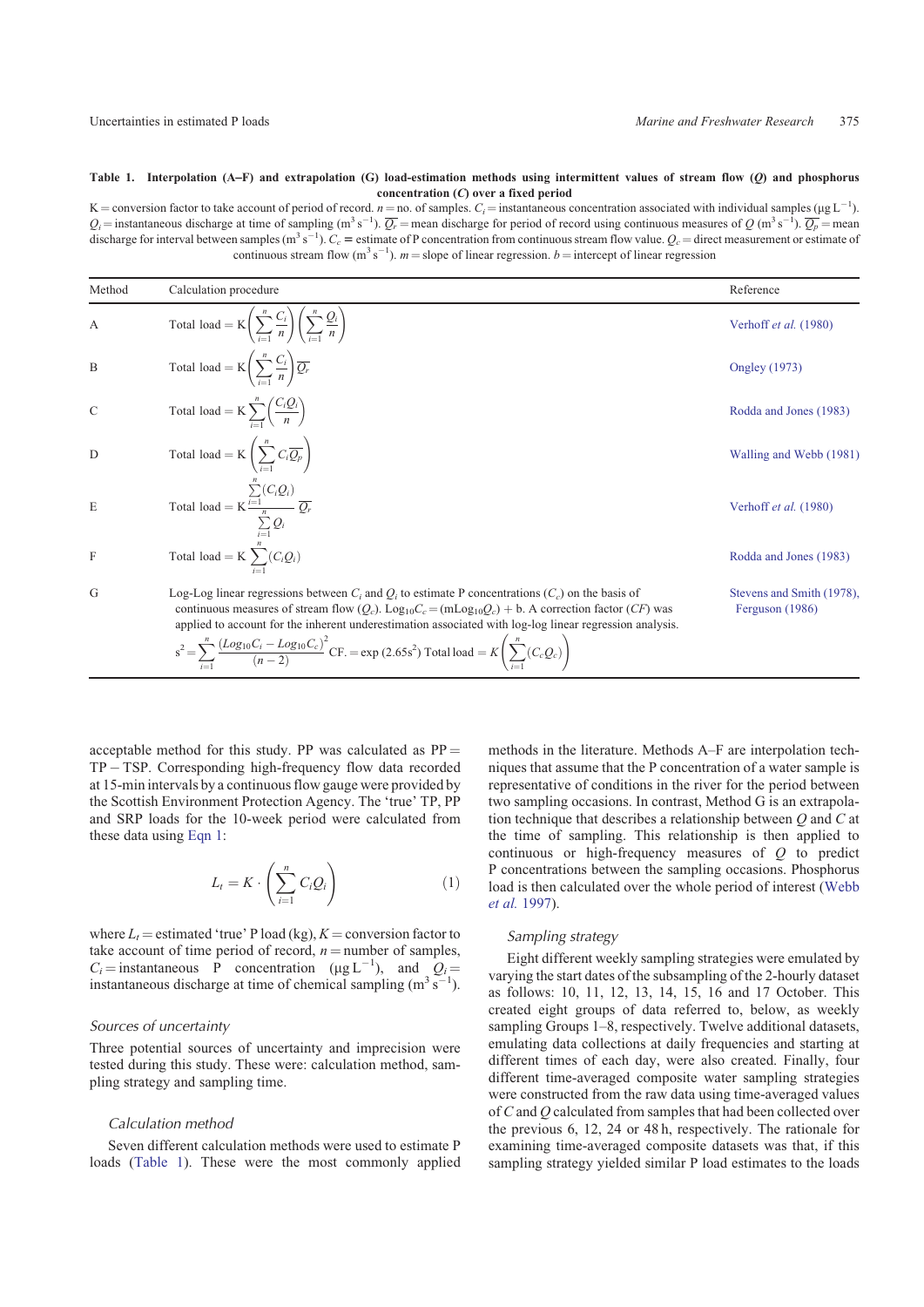<span id="page-3-0"></span>

**Fig. 2.** Two-hourly measures of stream flow (upper panel) and P concentrations (lower panel) at the Pow Burn sampling site, October to December 2006. Ten storm events (A–J) of varying magnitude were captured.

calculated from 2-hourly sampling, it would reduce the resource required for water sample analysis when constructing loads.

## Sampling time

The effect of sampling at different times of day was investigated. Load estimates were calculated from paired measures of *Q* and *C* collected at 01 : 00, 03 : 00. 05 : 00, 07 : 00, 09 : 00,

11 : 00, 13 : 00, 15 : 00, 17 : 00, 19 : 00, 21 : 00 and 23 : 00 hours during hypothetical weekly and daily sampling programs.

## Calculating uncertainty

The uncertainty or accuracy of a load estimation procedure can be viewed as the difference between the actual ('true') load transported by a river and the estimated load ([Webb](#page-13-0) *et al.* 1997;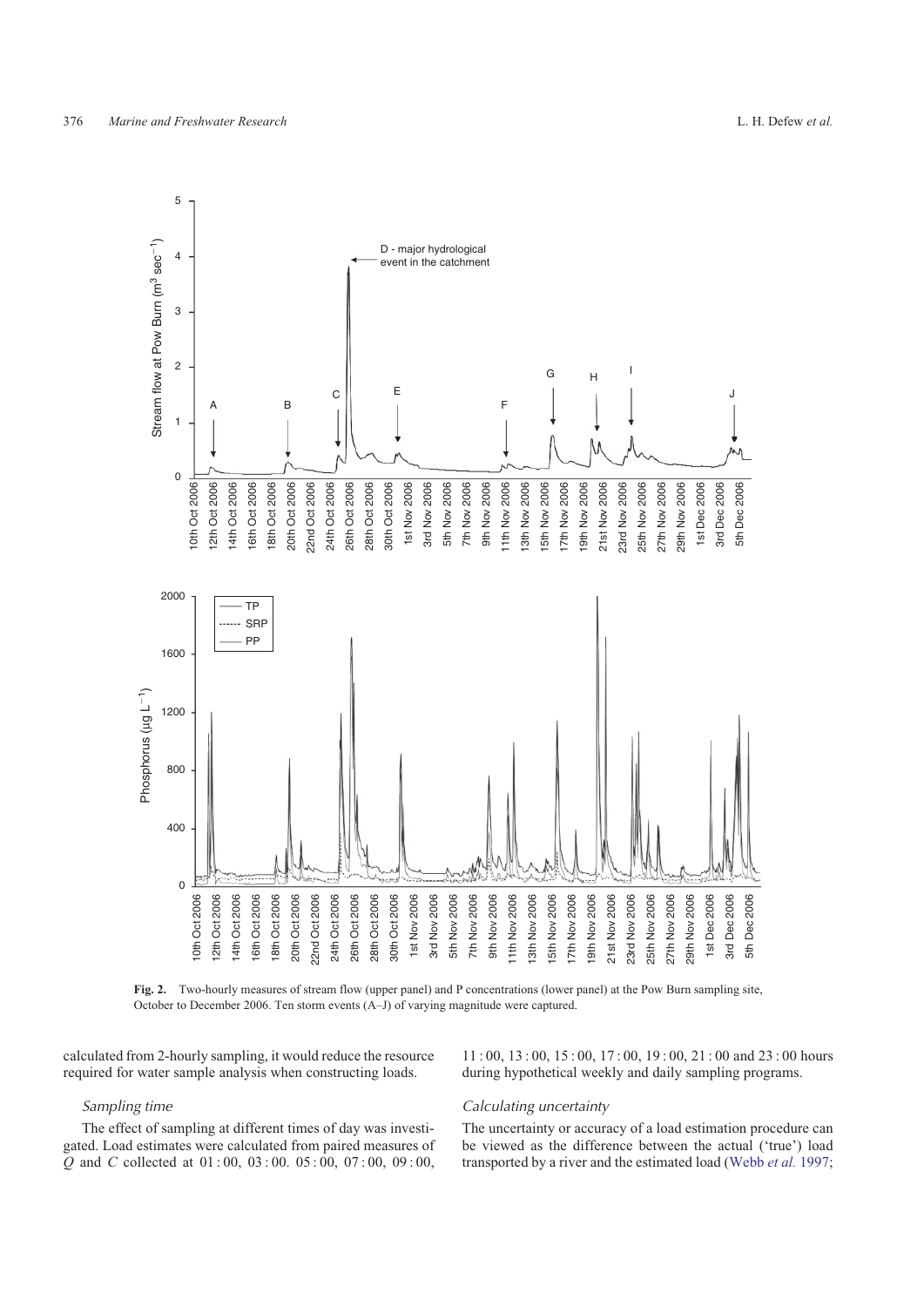[Johnes 2007\)](#page-12-0). In this study, the error of each load estimate is presented as a percentage deviation from the 'true' load (Eqn 2). Positive percentage deviations indicated overestimations of P load, while negative percentage deviations indicated underestimated P loads.

Uncertainty  $\left(\%$  deviation from 'true' P load)

$$
= \left( \left( \frac{L_{est}}{L_t} \right) \cdot 100 \right) - 100 \tag{2}
$$

where  $L_{est}$  = the estimated P load based on a specific dataset, and  $L_t$  = the 'true' P load based on the high-frequency (2-hourly) dataset.

#### Data presentation

The uncertainty (as a measure of % deviation) generated in TP, PP and SRP load estimates by using different calculation methods, sampling strategies and sampling times, was compared using frequency distributions fitted to raw data using a 'largest extreme value' model in Minitab (ver. 15). Negative distributions highlighted underestimated P loads, whilst positive distributions showed overestimated P loads (as indicated by *loc* values). The spread of the frequency distribution tail described the precision of load estimates, which was characterised by the degree of dispersion generated by a given calculation approach. A greater degree of dispersion (as indicated by *scale* values) was interpreted as indicating a lower degree of precision and *vice versa*.

### Statistical analyses

All tests were carried out at a 95% confidence level. Anderson– Darling normality tests were used to assess data distributions. Data were not normally distributed and were subsequently log10-transformed. One-way ANOVA and Tukey's *post hoc* analyses were performed to determine whether there were statistical differences between data groups. For load estimates calculated from weekly data, calculation method  $(n = 7)$ , sampling group  $(n = 8)$  and sampling time  $(n = 12)$  were the three factors tested. Calculation method  $(n = 7)$  and sampling time  $(n = 12)$  were the factors tested for daily sampling strategies. Differences between load estimates as a function of calculation method  $(n=7)$  and sampling design  $(n=4)$  were tested for composite sampling datasets.

# **Results**

# Nutrient concentrations and stream flow

[Fig. 2](#page-3-0) shows the high temporal variability in stream flow and P concentrations in the Pow Burn during the period of the study. A summary of P concentrations and stream flows measured during the monitoring period are given in Table 2. Significant increases in P were closely associated with increasing stream flow during storm events.

#### 'True' phosphorus loads

Based on 2-hourly measures of *Q* and *C*, 'true' P loads for the 10-week study period were calculated to be 459 kg TP, 78 kg

**Table 2. Summary of nutrient concentrations and stream flow data from high-frequency monitoring survey (10 October 2006 to** 5 December 2006)  $(n = 672)$ 

|                                | Minimum | Maximum | Median | Mean  |
|--------------------------------|---------|---------|--------|-------|
| TP ( $\mu$ g L <sup>-1</sup> ) | 63      | 2156    | 114    | 197   |
| SRP $(\mu g L^{-1})$           | 32      | 375     | 51     | 56    |
| PP $(\mu g L^{-1})$            | 11      | 2021    | 51     | 124   |
| Flow $(m^3 s^{-1})$            | 0.067   | 3.82    | 0.219  | 0.260 |

SRP and 351 kg PP. Together, 10 high-flow events of varying size contributed 363 kg (79%), 49 kg (63%) and 295 kg (84%) of the 'true' TP, SRP and PP loads, respectively. The largest storm event alone, which occurred on 26 October 2006 ([Fig. 2](#page-3-0), Event D), contributed 157 kg (34%), 13 kg (17%) and 136 kg (39%) of the 'true' TP, SRP and PP loads, respectively, demonstrating the importance of storm events of varying magnitude in P mobilisation and delivery, and highlighting the need to capture such events during regulatory sampling programs.

# Weekly sampling frequency

#### Sampling strategy

Phosphorus loads calculated using seven calculation methods over eight different weekly sampling programs, and 12 sampling times, ranged from 89 to 5028 kg TP, 35 to 4588 kg PP and 41 to 286 kg SRP. Frequency distributions for these datasets ([Fig. 3](#page-5-0)) showed a tendency for TP, PP and SRP loads to be underestimated when determined from weekly datasets, with TP and PP having a greater negative bias compared with SRP. [Table 3](#page-6-0)*a* summarises the accuracy of load estimates based on different weekly sampling strategies. Results suggest that most  $(>=70\%)$  of TP, PP and SRP load estimates are likely to be markedly underestimated as a result of this low sampling frequency. The number of estimates within  $\pm 10\%$  of 'true' TP, PP and SRP loads was 48 (7%), 37 (6%) and 85 (13%), respectively  $(n = 672)$ . In addition, there was a very low probability  $(\leq 1\%)$  that estimated P loads would be identical to the 'true' P loads, determined to the nearest whole number, when calculated using data collected at weekly intervals.

## Calculation method

Negatively skewed frequency distributions indicated a clear tendency for all calculation methods to tend towards underestimating P loads ([Fig. 3](#page-5-0)). There were statistical differences between P load estimates calculated using different methods ([Table 4](#page-6-0)*a*). Tukey's *post hoc* analysis showed that TP and PP loads calculated by Methods A, B and F were statistically different from those calculated by Method G. In this case, TP and PP loads were underestimated the most by Methods A, B and F, whilst Method G underestimated TP and PP loads the least and could be considered more accurate. However, Method G appeared to be less precise than Methods A, B and F, given that the dispersion of estimated loads was greater. Similarly, Methods C and D yielded the least precise load estimates. This was also true for estimates of SRP. However, patterns of accuracy and precision were slightly different for SRP than TP and PP.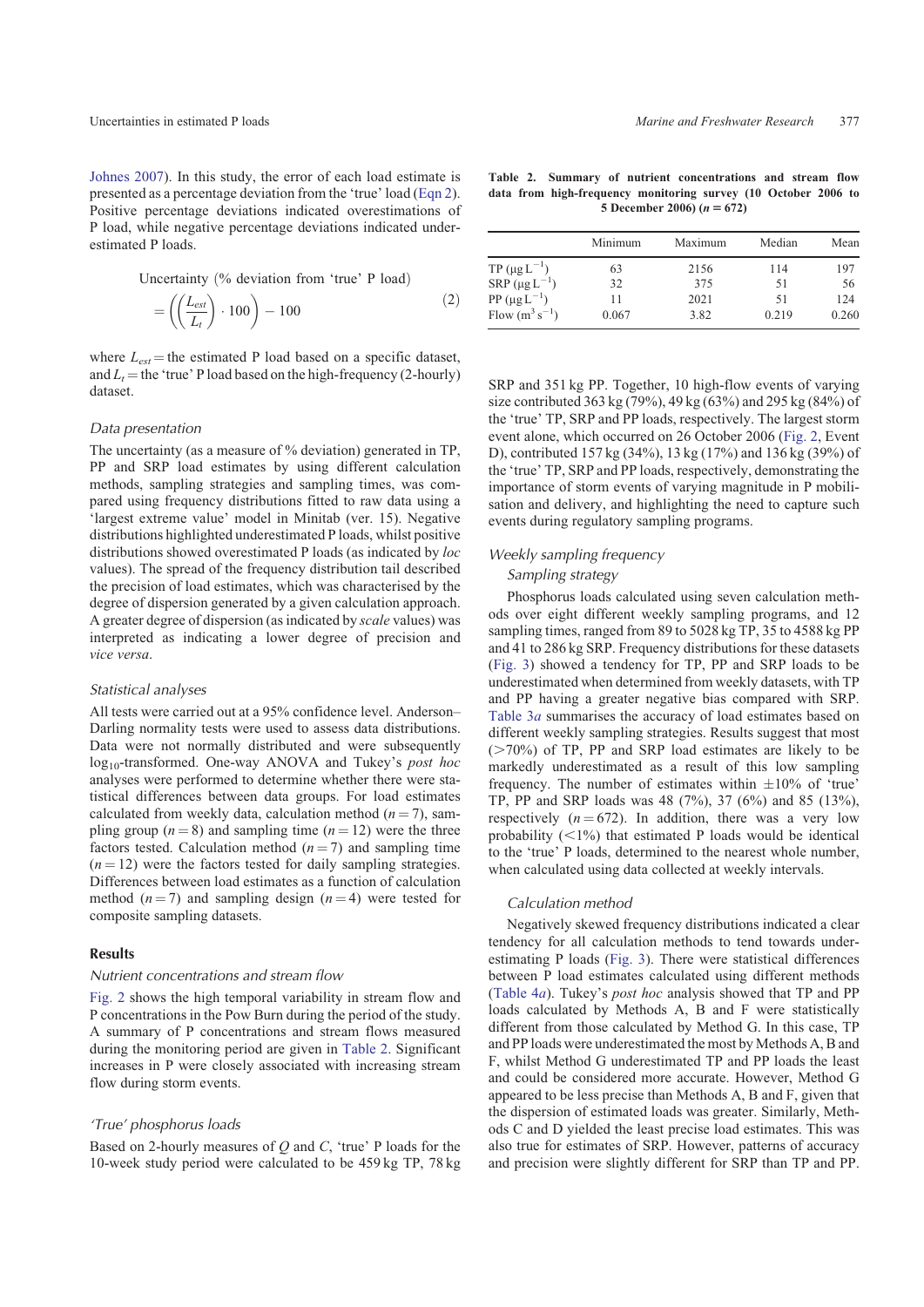<span id="page-5-0"></span>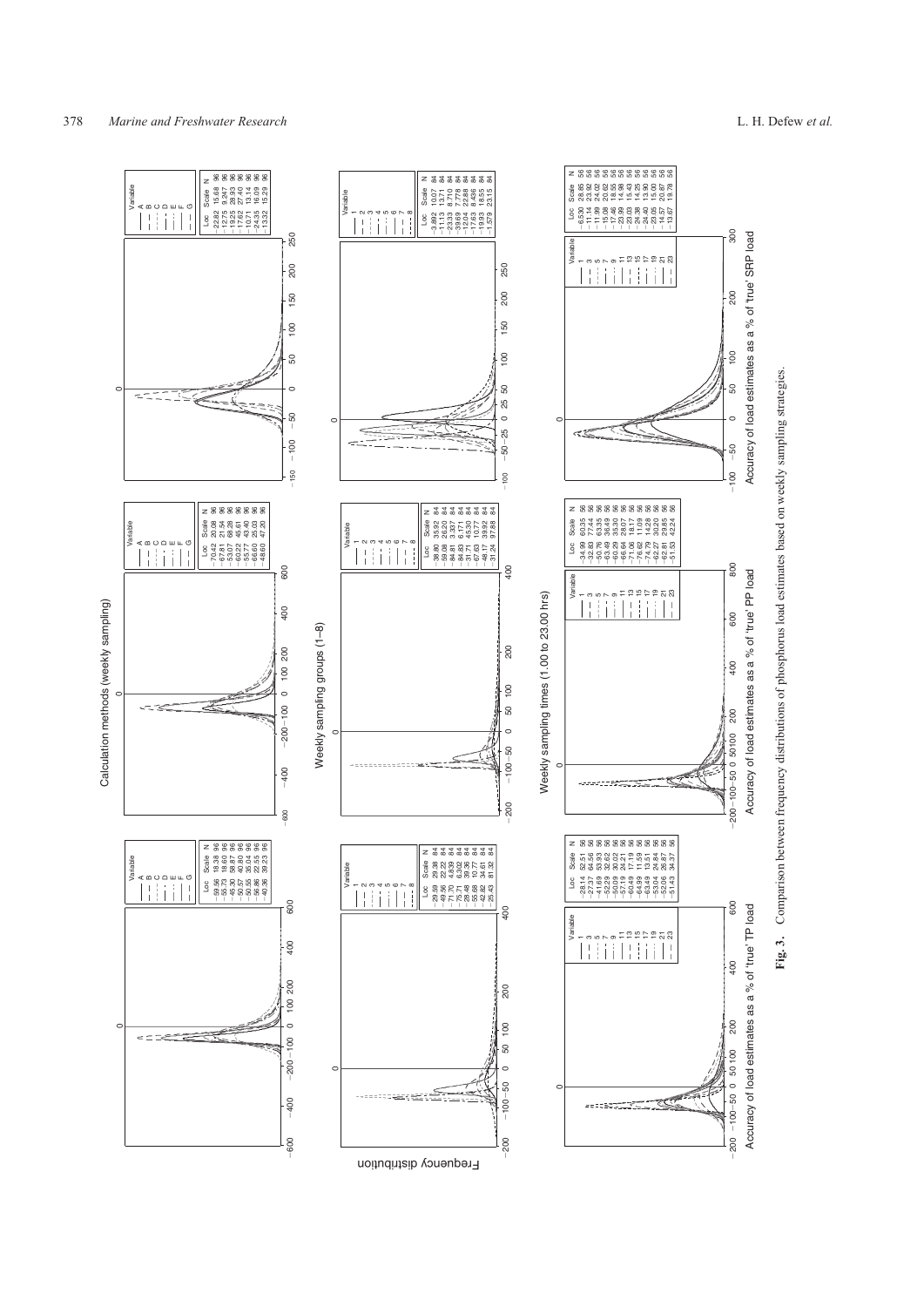|                          | Number/percentage of load estimates deviating from 'true' load |               |              |
|--------------------------|----------------------------------------------------------------|---------------|--------------|
|                          | <b>TP</b>                                                      | PP            | <b>SRP</b>   |
| (a) Weekly sampling      |                                                                |               |              |
| Overestimate             | $102(15.2\%)$                                                  | $107(15.9\%)$ | 184 (27.4%)  |
| Underestimate            | 567 (84.4%)                                                    | 562 (83.6%)   | 480 (71.4%)  |
| Identical to 'true' load | $3(0.4\%)$                                                     | $3(0.5\%)$    | 8 (1.2%)     |
| Total no. of estimates   | $672(100\%)$                                                   | $672(100\%)$  | $672(100\%)$ |
| (b) Daily sampling       |                                                                |               |              |
| Overestimate             | $20(23.8\%)$                                                   | $11(13.1\%)$  | $26(31\%)$   |
| Underestimate            | 63(75%)                                                        | $66(78.6\%)$  | 56 (66.6%)   |
| Identical to 'true' load | $1(1.2\%)$                                                     | $7(8.3\%)$    | $2(2.4\%)$   |
| Total no. of estimates   | 84 (100%)                                                      | 84 (100%)     | 84 (100%)    |
| (c) Composite sampling   |                                                                |               |              |
| Overestimate             | 0(%)                                                           | 0(%)          | 0(%)         |
| Underestimate            | 28 (100%)                                                      | 28 (100%)     | 24(86%)      |
| Identical to 'true' load | 0(%)                                                           | 0(%)          | 4(14%)       |
| Total no. of estimates   | 28 (100%)                                                      | 28 (100%)     | 28 (100%)    |

<span id="page-6-0"></span>

|                                                 | Table 3. Accuracy of load estimations by seven different calculation methods based on different (a) weekly, |  |  |  |  |
|-------------------------------------------------|-------------------------------------------------------------------------------------------------------------|--|--|--|--|
| (b) daily and (c) composite sampling strategies |                                                                                                             |  |  |  |  |

**Table 4. Results (F and significance values) of one-way ANOVA between P load estimates based on (a) weekly sampling, (b) daily sampling and (c) composite sampling strategies**

|                        | TP                      | PP                     | <b>SRP</b>               |
|------------------------|-------------------------|------------------------|--------------------------|
| (a) Weekly sampling    |                         |                        |                          |
| Calculation method     | $F = 3.83, P = 0.001$   | $F = 4.19, P < 0.001$  | $F = 4.38, P < 0.001$    |
| Sampling group         | $F = 62.62, P < 0.001$  | $F = 75.74, P < 0.001$ | $F = 54.31, P \le 0.001$ |
| Sampling time          | $F = 7.10, P \le 0.001$ | $F = 6.97, P < 0.001$  | $F = 6.13, P < 0.001$    |
| (b) Daily sampling     |                         |                        |                          |
| Calculation method     | $F = 3.19, P < 0.001$   | $F = 3.49, P < 0.005$  | $F = 1.36, P = 0.241$    |
| Sampling time          | $F = 8.66, P < 0.01$    | $F = 10.11, P < 0.001$ | $F = 3.31, P < 0.001$    |
| (c) Composite sampling |                         |                        |                          |
| Calculation method     | $F = 1.75, P = 0.158$   | $F = 3.30, P = 0.02$   | $F = 0.08, P = 0.998$    |
| Composite design       | $F = 9.58, P < 0.01$    | $F = 4.65 P = 0.01$    | $F = 82.57, P \le 0.01$  |
|                        |                         |                        |                          |

Methods A and F underestimated SRP loads the most and estimates were statistically lower than those from all other calculation methods; however, the extrapolation method (G) did not improve the accuracy associated with SRP load estimation compared with interpolation methods.

#### Sampling group

. .

Frequency distributions for all weekly sampling groups (i.e. 1–8, as defined in the Methods section above) are presented in [Fig. 3](#page-5-0). The data show that TP, PP and SRP loads were most greatly underestimated in Sampling Groups 3 and 4. For TP and PP, the least uncertainty was associated with weekly Sampling Groups 1, 5 and 8. SRP loads were most accurate when calculated using data in Sampling Groups 1 and 8. However, there was a lower degree of precision associated with Groups 1, 5 and 8 compared with Groups 3 and 4. There were statistical differences between TP and PP load estimates using data from different sampling groups (Table 4). Sampling Groups [3 and 4], [1, 5 and 8], and [2, 6 and 7] were statistically different (Tukey's *post hoc* analysis). For SRP load estimates, Groups [1 and 8], [3, 6 and 7], [2 and 5], and [4] were statistically different (Tukey's *post hoc* analysis). These results show that sampling day is an important factor affecting the accuracy of P load estimates.

#### Sampling time

Load estimate accuracy and precision were also notably influenced by the time at which weekly paired measures of *C* and *Q* were collected ([Fig. 3\)](#page-5-0). For TP and PP, there were statistical differences between load estimates calculated using data collected at different times of day (Table 4*c*). Loads calculated using values collected at 01.00 hours and 03.00 hours were estimated more accurately than loads calculated using *C* and *Q* values between 19.00 hours and 23.00 hours (Tukey's *post hoc* analysis). Similarly, SRP loads calculated using values of *C* and *Q* measured between 13.00 hours and 19.00 hours were more accurate.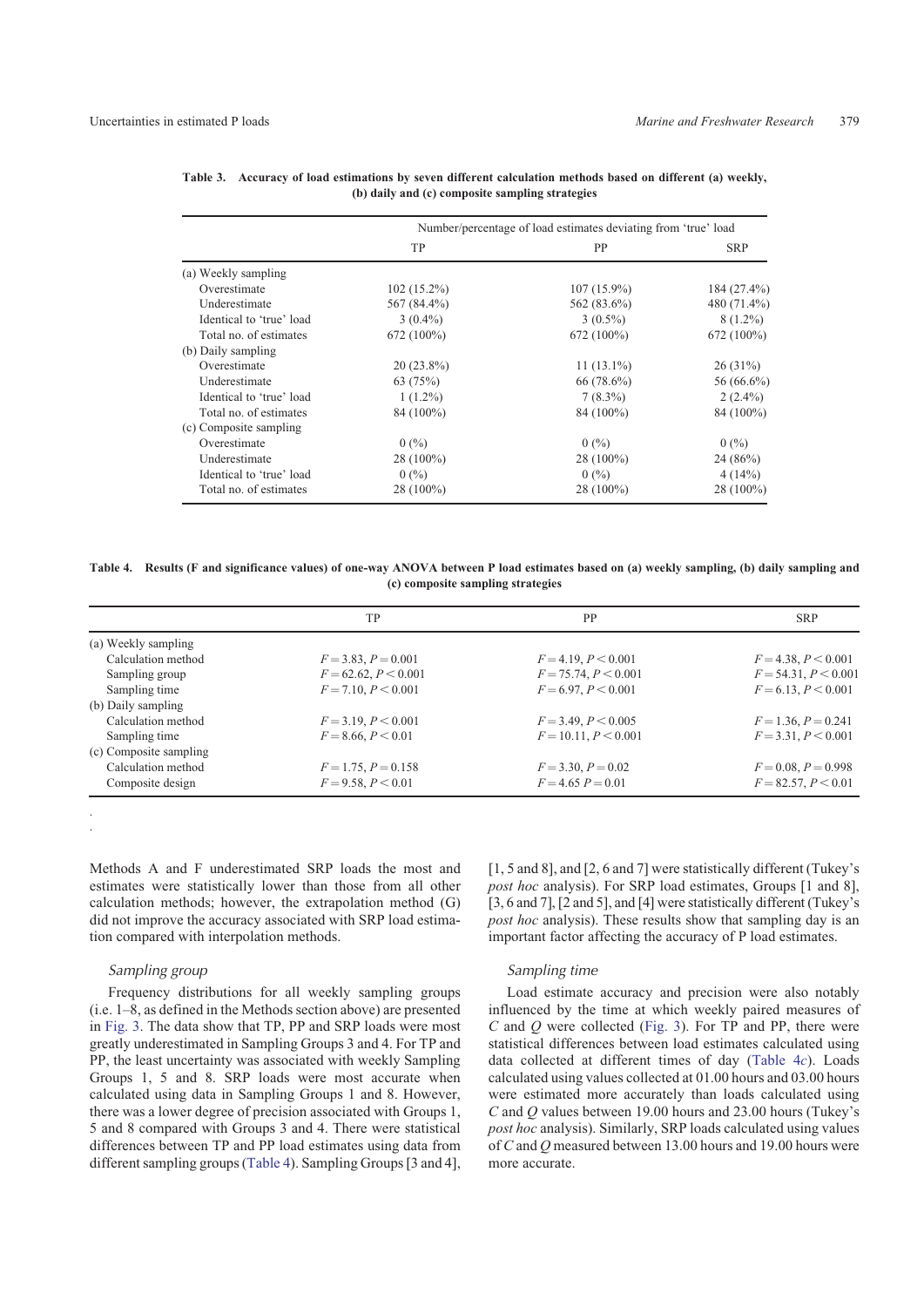<span id="page-7-0"></span>

**Fig. 4.** Percentage deviation from 'true' phosphorus loads for the period 10 October to 5 December 2006. Loads are based on seven different calculation methodologies (A–G), using daily paired phosphorus concentrations and stream flows at different times of day (01.00 hours to 23.00 hours).

## Daily sampling frequency

# Sampling strategy

Estimated loads ranged from 22 to 1891 kg TP, from 13 to 1503 kg PP and from 7 to 276 kg SRP. The percentage deviation of P estimates calculated using daily measures of *C* and *Q* at different times of each sampling day, and using seven different calculation methods, is shown in Fig. 4. In comparison to weekly sampling strategies, P loads were mostly underestimated when calculated from daily data ([Table 3](#page-6-0)*b*). Collecting data at a daily frequency did not result in any increase in the likelihood of the estimated P loads being identical to 'true' P loads [\(Table 3](#page-6-0)*b*). The number of estimates within  $\pm 10\%$  of 'true' TP and PP loads was low, i.e. 9 (13%) and 8 (10%), respectively  $(n = 84)$ . However, 37 (44%) of SRP load estimates were within  $\pm 10\%$ 

of the 'true' load, a notable improvement in comparison with weekly sampling programs.

#### Calculation method

TP, PP and SRP loads were consistently underestimated by calculation Methods A and B when based on data collected at daily frequency (Fig. 4). TP and PP loads estimated by Methods A and B were found to be statistically different from loads estimated by all other methods ([Table 4](#page-6-0)*b*). Frequency distribution analysis suggested that Method C resulted in the most accurate TP and PP loads [\(Fig. 5\)](#page-8-0), although this method was the least precise. The extrapolation method (G) had the greatest precision, but still tended towards underestimating P loads. This method was particularly good for estimating SRP loads.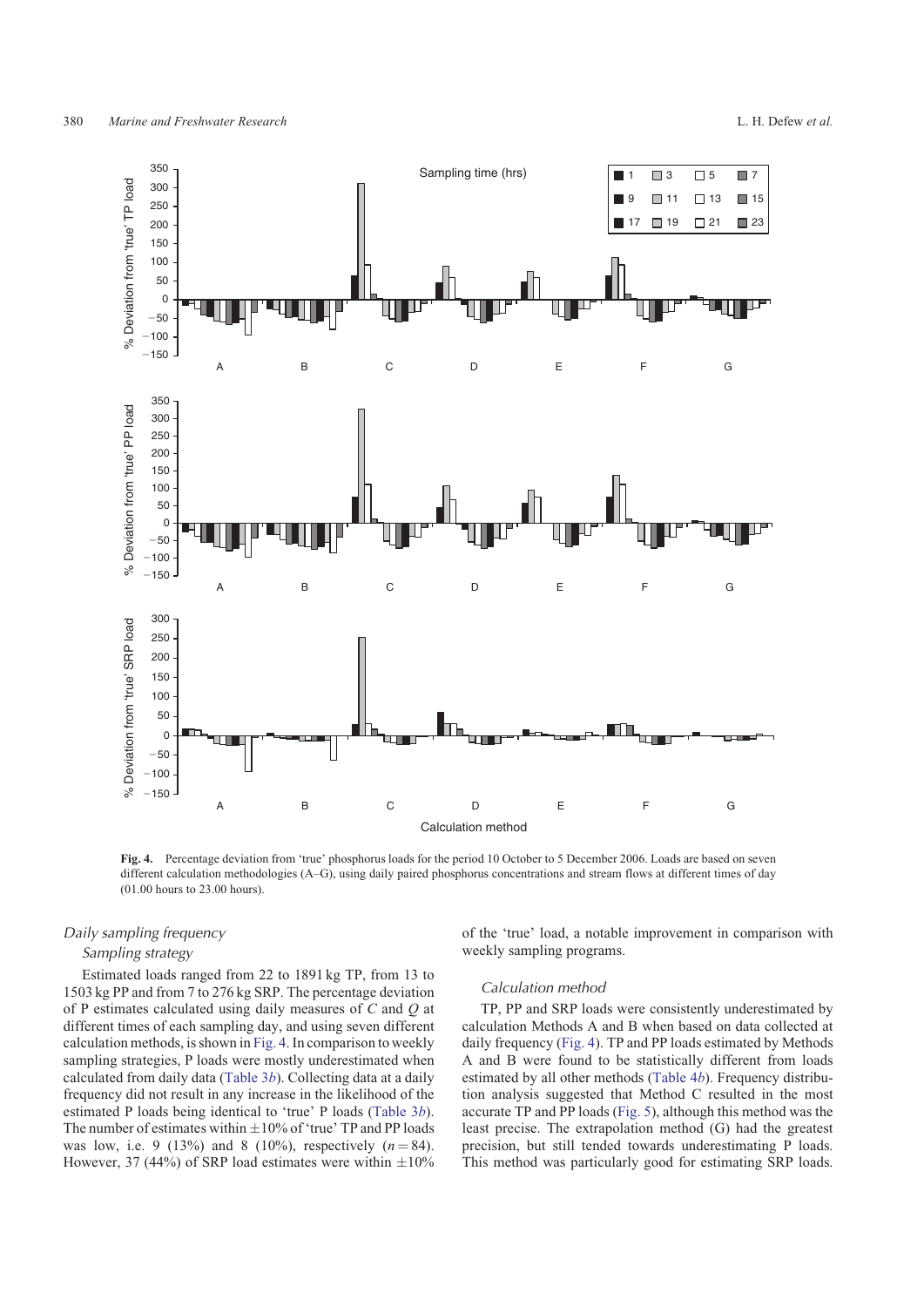<span id="page-8-0"></span>

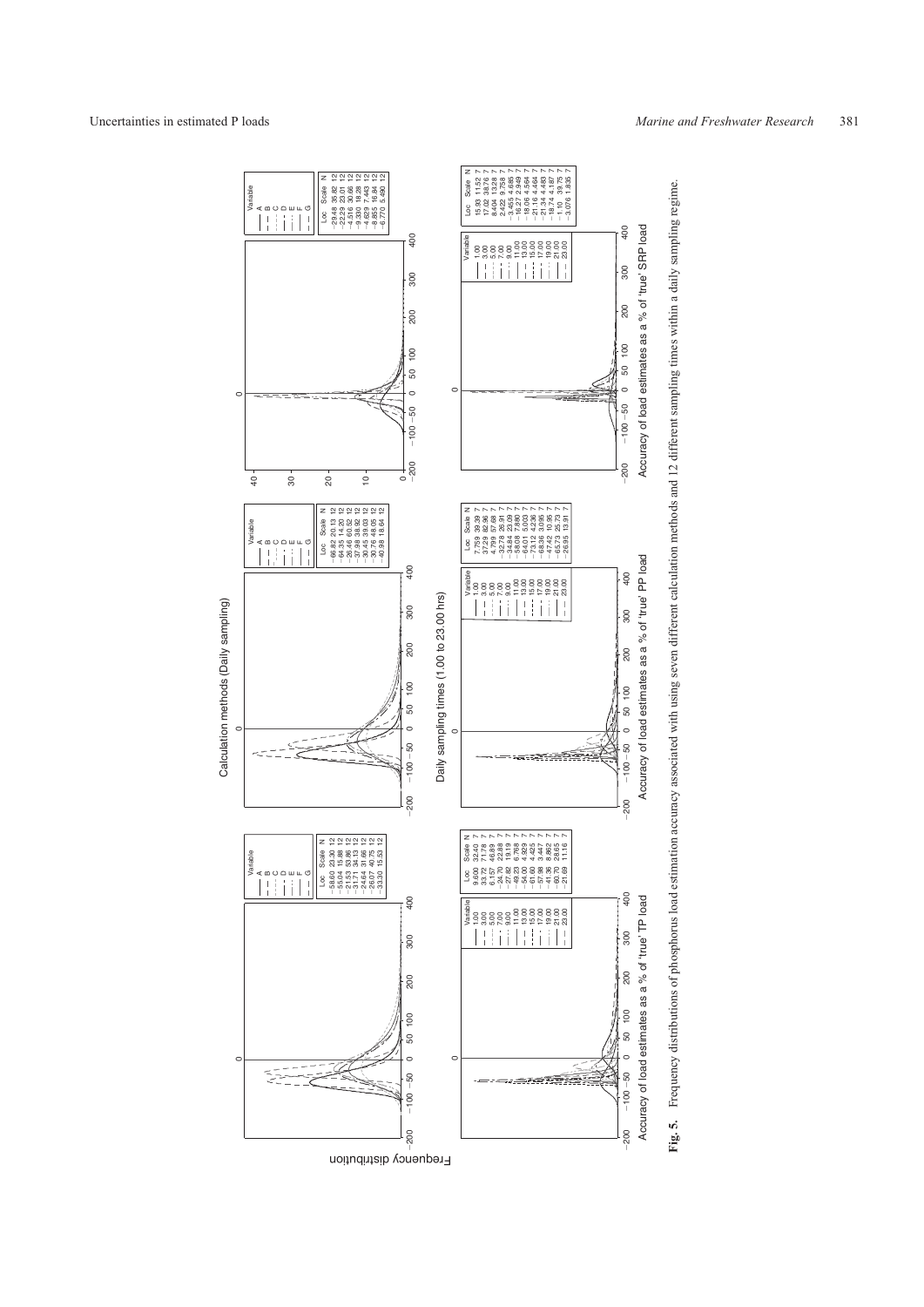Method G could be considered the best of the methods tested for estimating 'true' TP, PP and SRP loads if data are collected daily.

## Daily sampling time

Results showed that sampling time affected the accuracy of P load estimates, even when sampling frequency was daily, and was an important factor influencing the accuracy of load estimates calculated using different methods [\(Fig. 4\)](#page-7-0). Statistical analysis showed that there were significant differences between P loads estimated using different sampling times [\(Table 4](#page-6-0)*b*). TP and PP loads estimated from data collected between 23.00 hours and 05.00 hours were statistically different from loads calculated using data collected between 11.00 hours and 21.00 hours. Similarly, SRP loads calculated from data collected between 23.00 hours and 09.00 hours were statistically different from other sampling times (Tukey's *post hoc* analysis). Frequency distribution analysis showed that loads calculated using values of *C* and *Q* measured in the afternoon were the most inaccurate (i.e. differed most from the 2-hourly load), but the most precise ([Fig. 5](#page-8-0)). In contrast, loads were more accurate when calculated from data collected in the early hours of the morning, but these had low precision [\(Fig. 5](#page-8-0)).

# Composite sampling design

Fig. 6 shows percentage deviations of load estimates calculated by seven different methods using four different composite sampling strategies. Results indicate that TP, PP and SRP loads were consistently underestimated, regardless of increased sampling frequency or calculation method [\(Table 3](#page-6-0)).

# Calculation method

Frequency distribution analysis showed that Methods A and B were the least accurate and underestimated P loads by the greatest amount, whilst loads were more accurate and precise when Methods E and G were applied to composite datasets ([Fig. 7](#page-10-0)). TP and SRP load estimates were not significantly different as a result of using different calculation methods ([Table 3](#page-6-0)). However, there were statistical differences between estimated PP loads; PP loads calculated using Methods E and G were significantly lower than those from Methods A and B.

# Sampling strategy

In comparison to weekly and daily sampling regimes, TP and PP loads were consistently underestimated and highly unlikely to be identical to 'true' loads [\(Table 3c\)](#page-6-0). Phosphorus loads calculated from a high-frequency composite sampling design were statistically different ([Table 4\)](#page-6-0); loads calculated from a composite sampling design of three samples collected over 6 h were statistically different from other composite sampling strategies. Frequency distribution analysis indicated that TP, PP and SRP loads were most grossly underestimated when based on values of *Q* and *C* calculated from three samples collected over 6 h ([Fig. 7\)](#page-10-0). Phosphorus loads estimated using average values of *C* and *Q* calculated from six samples collected over 12 h were found to be the most accurate (but still notably underestimated the 'true' load).



**Fig. 6.** Percentage deviation from 'true' phosphorus loads for the period 10 October to 5 December 2006. Loads were estimated using seven different calculation methods (A–G), and average concentration and stream flow values from four different composite sampling designs.

# Overview of results

Increasing sampling frequency from weekly to daily paired measurements of *C* and *Q* reduced inaccuracy for all P fractions. Although more accurate than weekly sampling, it was clear that P loads were still, on average, underestimated by daily sampling regimes. However, daily sampling appeared to notably increase the likelihood of estimating SRP loads within 10% of 'true' loads. The time at which measures of*C*and *Q* were collected had a significant impact on the accuracy of P load estimates. For daily datasets, early morning sampling tended to result in overestimations, whilst late-night sampling resulted in underestimations. In comparison with daily sampling, composite sampling strategies increased the accuracy of TP and PP load estimates, but they were consistently underestimated. Again, composite sampling notably increased the likelihood of estimating SRP loads within 10% of 'true' loads. Interestingly,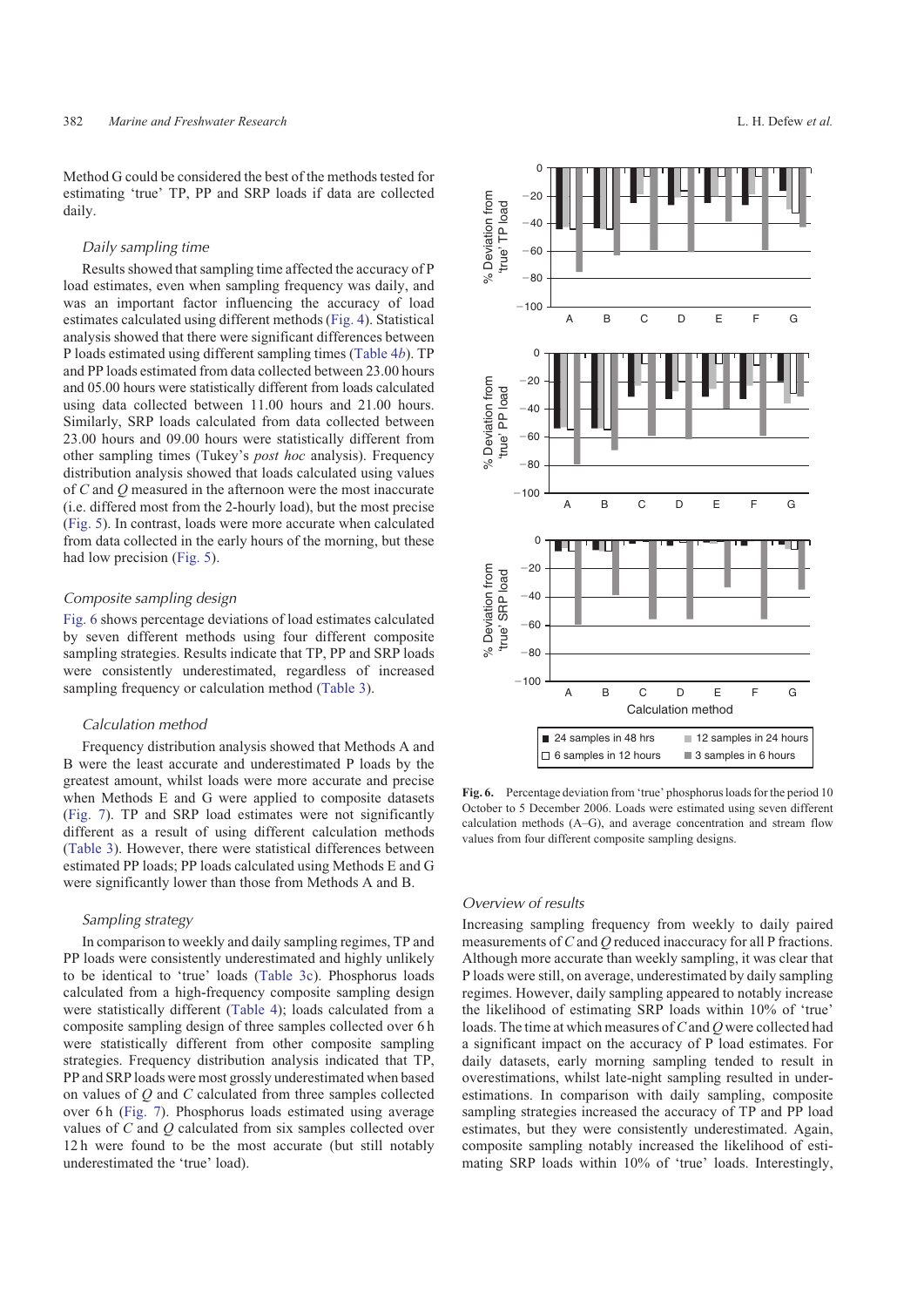

Frequency distribution

Frequency distributions of phosphorus load estimation accuracy using seven different calculation methods and four composite sampling strategies. **Fig. 7.** Frequency distributions of phosphorus load estimation accuracy using seven different calculation methods and four composite sampling strategies. Fig. 7.

<span id="page-10-0"></span>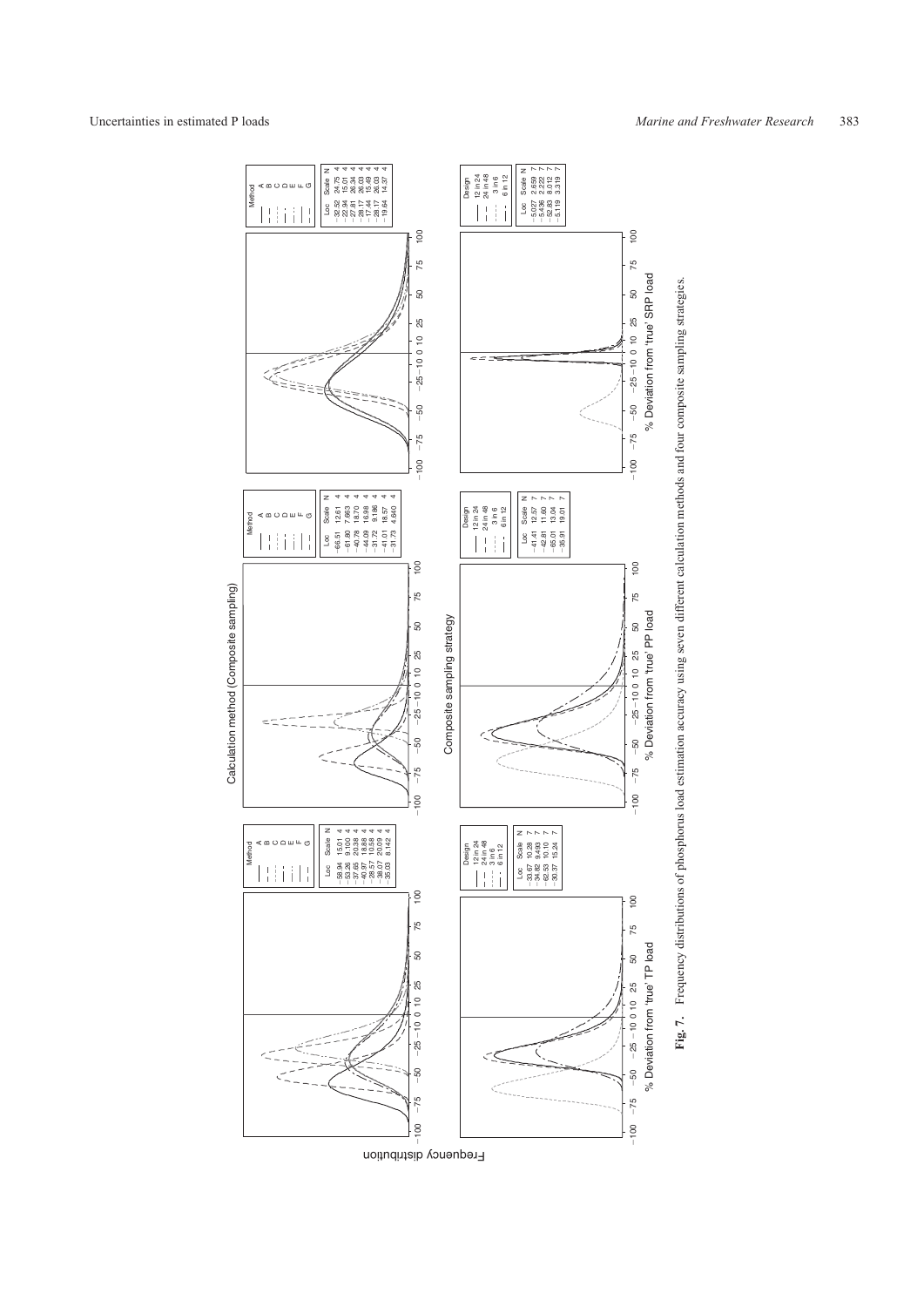increasing the sampling frequency to three samples in 6 h resulted in a greater degree of underestimation of P loads compared with less frequent composite datasets.

Interpolation methods were most likely to underestimate P loads by the largest amount. Methods A and B, in particular, were notably inaccurate, particularly for TP and PP, regardless of sampling strategy. The log-log extrapolation method (Method G) increased the accuracy of P load estimates and improved precision, but still tended towards underestimation even with an increase in sampling frequency from weekly to daily or when composite datasets were applied.

#### Discussion

The accuracy and precision associated with different loadcalculation methods and sampling strategies were investigated in this study. First, the results have highlighted the importance of high-flow events in delivering phosphorus to Loch Leven during the winter months, with 10 high-flow events contributing 79%, 84% and 63% of the winter TP, PP and SRP loads, respectively. The largest event alone contributed 34%, 49% and 17% of the 'true' TP, PP and SRP loads, respectively. Although intensive 2-hourly sampling was conducted in only one year, 2006 was not an unusual year in terms of rainfall and P loads. Rainfall measured in the northern part of the Loch Leven catchment in 2006 was 1200 mm, compared with an annual mean of 1061 mm (1992–2006), and catchment-wide monthly PP and SRP loads to Loch Leven for 2005 were highest in October and November 2005 ([Defew 2008](#page-12-0)). The results support the findings of [Jordan](#page-12-0) *et al.* [\(2005\)](#page-12-0), who concluded that relatively few high-flow events deliver most of the P input to standing water bodies. So, accounting for the influence of high-flow events on P transport is crucial to estimating reliable P loads to a water body.

The results of this study confirm that different interpolation methods give different results and have a low degree of accuracy and precision. Methods A and B showed least variation between load estimates, but consistently and greatly underestimated P loads when based on weekly, daily and composite sampling strategies. This degree of underestimation was the result of using a time-weighted, rather than a flow-weighted, mean concentration value in the calculation procedure. Furthermore, it is likely that a flow-weighted composite sampling strategy would have yielded more accurate P load estimates than a time-weighted sampling strategy [\(Harmel](#page-12-0) *et al.* 2006). Interpolation Methods C, D and E showed a higher degree of accuracy but lower precision, as indicated by a wider range of over- and underestimated P loads. Notable overestimates by these three interpolation methods were specifically due to the inclusion of high-flow measures of *Q* and *C* in the calculation procedures. In general terms, although based on limited data, the results of this study tend to suggest that none of the common interpolation methods tested is capable of estimating P loads accurately or precisely, even when sampling frequency is increased to daily and datasets include high-flow events. They also raise concerns that the inclusion of storm event data can result in lower accuracy of calculated P loads if an inappropriate calculation method is used. It is, therefore, concluded that the use of interpolation methods is not the best approach to estimating P loads. Instead, sampling strategies should focus on collecting

data that will enable the unique relationships between *C* and *Q* in different tributaries and catchments to be determined more accurately.

A commonly used alternative to interpolation methods has been the application of the  $log_{10}$ -log<sub>10</sub> regression method, together with a correction factor that was proposed by [Stevens](#page-13-0) [and Smith \(1978\)](#page-13-0) and [Ferguson \(1986\)](#page-12-0) (Method G) to account for the variability in *Q* and *C* values between sampling occasions. This study found that this method resulted in more accurate values, but still resulted in load underestimation compared with that estimated from the 2-hourly sampling regime, despite application of the statistical correction factor designed to account for the inherent underestimation associated with the use of log-log linear regression models. Investigation of individual datasets showed that underestimation is a direct consequence of the specific range of *Q* and *C* values from which relationships were generated; daily data values explained the relationship between *Q* and *C* more precisely. These results support similar conclusions made by Webb *et al.* [\(1997\)](#page-13-0), that frequency of sample collection is a key factor controlling the accuracy of P load estimates.

It has been suggested that storm chasing can increase the accuracy and precision of daily load estimates using extrapolation methods ([Robertson and Roerish 1999](#page-13-0); [Soerens and Nelson](#page-13-0) [2002\)](#page-13-0). The only datasets in this study to most accurately estimate loads were those comprising values of *Q* and *C* taken from the largest high-flow event (i.e. [Fig. 2](#page-3-0), event D) only. Datasets that included *Q* and *C* values from smaller high-flow events resulted in larger overestimations. This was due to an overestimation of P concentrations at higher flows, because P concentrations usually decline before discharge reaches its peak [\(Thomas and Lewis 1995](#page-13-0); [Bowes](#page-12-0) *et al.* 2009). The results from this study suggest that the  $log_{10}$ -log<sub>10</sub> extrapolation technique remains preferable to interpolation methods for generating the least inaccurate P load estimates for short periods and, to achieve the most accurate estimates of P loads, data should be collected at a minimum frequency of daily.

Interestingly, the results showed that the day and time of sampling affected the accuracy of the load estimates for weekly and daily sampling strategies, respectively. The implication of this for routine water-sampling programs is that the day and time of sampling should be varied to avoid systematic over- or underestimation of loads. [Bowes](#page-12-0) *et al.* (2009) provide evidence that sampling was required at midday in the River Frome catchment in order to estimate P loads within 10% of 'true' loads. This study also supports the conclusion that daily sampling should be undertaken at a time of day that reflects nutrient-impacting activities in the catchment. However, although daily sampling did increase the accuracy of P load estimates for the Pow Burn, it was found that estimates were still unlikely to be within 10% of the 'true' load, particularly for PP and TP. This is a reflection of the relatively fast temporal changes in PP and TP concentrations that occur in response to increasing stream flow in contrast to SRP (see [Fig. 2](#page-3-0)), perhaps reflecting small sewage point sources of SRP, as has been suggested in other UK rural catchments (e.g. [Jarvie](#page-12-0) *et al.* [2006\)](#page-12-0). Sampling protocols need to target the largest highflow events to obtain the most reliable relationship between *Q* and *C*.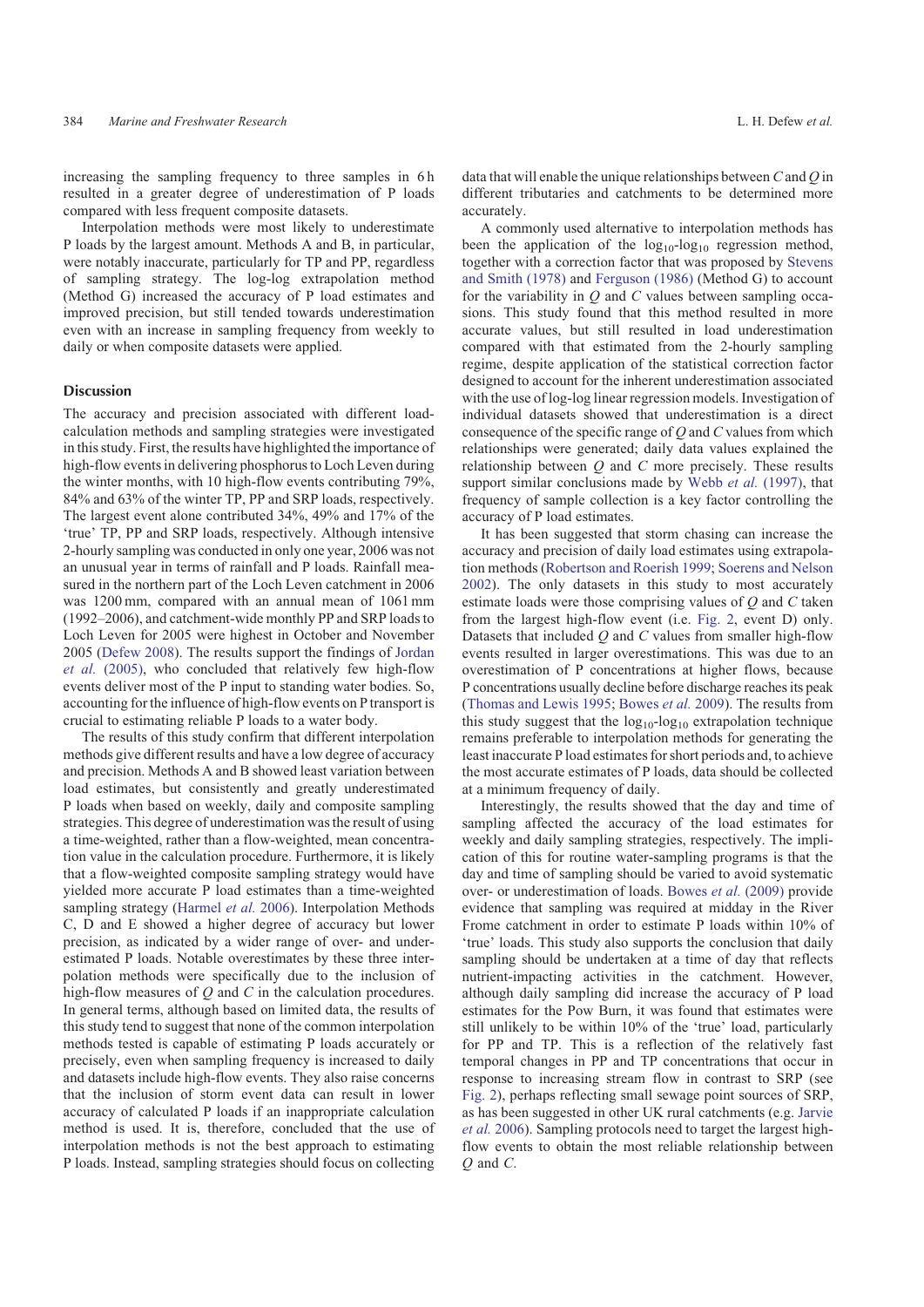# <span id="page-12-0"></span>**Conclusions**

The results of this study show that commonly used interpolation methods and weekly sampling frequency are unlikely to give reliable estimates of P loads where temporal changes in stream flow and P concentrations happen very quickly in response to rainfall and surface runoff. In catchments where continuous stream flow data are available, the  $log_{10}$ -log<sub>10</sub> extrapolation method provides the most accurate load estimation on the basis of infrequent sampling. The accuracy of load estimates can be increased when using this extrapolation method by including *C* and *Q* values from the largest high-flow events, as the relationship between *C* and *Q* is better explained. Regulatory authorities should, therefore, begin to target high-flow events during their sampling programs if they cannot increase sampling frequency due to financial or resource constraints. However, there is little guidance or information available for determining suitable settings for high-flow monitoring in small watersheds (Harmel *at al*. 2003). It is recommended that, before the implementation of a sampling program, some knowledge be gained on the character of an individual catchment's high-flow events (e.g. duration, flow ranges and pollutant behaviour). This information would aid the design and implementation of a successful monitoring program that is intended to provide a truly representative P load, whilst meeting financial constraints. This study also highlights the large degree of error that can occur when estimating P loads to water bodies and the difficulty that this may present when attempting to assess and interpret reductions in P loads as a result of nutrient reduction measures.

## Acknowledgements

This work was funded by the Natural Environment Research Council (NERC) (Studentship no. NER/S/A/2004/12081) and the Scottish Environment Protection Agency (SEPA) Diffuse Pollution Initiative. The authors are grateful to SEPA for providing rainfall and river flow data, and for providing access to their sampling site.

#### References

- Bailey-Watts, A. E., and Kirika, A. (1999). Poor water quality in Loch Leven (Scotland) since 1995 despite reduced phosphorus loadings since 1985: the influence of catchment management and inter-annual weather variation. *Hydrobiologia* **403**, 135–151. doi[:10.1023/A:1003758713050](http://dx.doi.org/10.1023/A:1003758713050)
- Bowes, M. J., Smith, J. T., and Neal, C. (2009). The value of high resolution nutrient monitoring: a case study of the River Frome, Dorset, UK. *Journal of Hydrology* **378**, 82–96. doi:[10.1016/J.JHYDROL.2009.](http://dx.doi.org/10.1016/J.JHYDROL.2009.09.015) [09.015](http://dx.doi.org/10.1016/J.JHYDROL.2009.09.015)
- Cassidy, R., and Jordan, P. (2011). Limitations of instantaneous water quality sampling in surface-water catchments: comparison with nearcontinuous phosphorus time-series data. *Journal of Hydrology* **405**, 182–193. doi[:10.1016/J.JHYDROL.2011.05.020](http://dx.doi.org/10.1016/J.JHYDROL.2011.05.020)
- Defew, L. (2008). The influence of high flow events on phosphorus delivery to Loch Leven, Scotland, UK. Ph.D. Thesis, University of Edinburgh.
- Eisenreich, S. J., Bannermann, R. T., and Armstrong, D. E. (1975). A simplified phosphorus analytical technique. *Environmental Letters* **9**, 43–53. doi[:10.1080/00139307509437455](http://dx.doi.org/10.1080/00139307509437455)
- Evans, D. J., and Johnes, P. J. (2004). Physico-chemical controls on phosphorus cycling in two lowland streams. Part 1 – the water column. *The Science of the Total Environment* **329**, 145–163. doi:[10.1016/](http://dx.doi.org/10.1016/J.SCITOTENV.2004.02.018) [J.SCITOTENV.2004.02.018](http://dx.doi.org/10.1016/J.SCITOTENV.2004.02.018)
- Ferguson, R. I. (1986). River loads underestimated by ratings curves. *Water Research* **22**, 74–76. doi:[10.1029/WR022I001P00074](http://dx.doi.org/10.1029/WR022I001P00074)
- Foy, R. H. (2007). Variation in the reactive phosphorus concentrations in rivers of northwest Europe with respect to their potential to cause eutrophication. *Soil Use and Management* **23**(Suppl. 1), 195–204. doi[:10.1111/J.1475-2743.2007.00111.X](http://dx.doi.org/10.1111/J.1475-2743.2007.00111.X)
- Greig, S. M. (2005). Trends in diffuse pollution: data report to assist with the design and implementation of effective diffuse pollution monitoring programmes. Scottish Environment Protection Agency, Diffuse Pollution Initiative, Special Report 19.
- Haan, C. T. (2002). 'Statistical Methods in Hydrology.' 2nd edn. (Iowa State University Press: Ames, IA.)
- Harmel, R. D., and King, K. W. (2005). Uncertainty in measured sediment and nutrient flux in runoff from small agricultural watersheds. *Transactions of the American Society of Agricultural Engineers* **48**, 1713–1721.
- Harmel, R. D., King, K. W., and Hauck, L. (2003). Automated storm water sampling strategies on small watersheds. *Applied Engineering in Agriculture* **19**, 667–674.
- Harmel, R. D., King, K. W., Haggard, B. E., Wren, D. G., and Sheridan, J. M. (2006). Practical guidance for discharge and water quality data collection on small watersheds. *Transactions of the American Society of Agricultural and Biological Engineers* **49**, 937–948.
- Haygarth, P. M., and Jarvis, S. C. (1996). Soil derived phosphorus in surface runoff from grazed grassland lysimeters. *Water Research* **31**, 140–148.
- Haygarth, P. M., Condron, L. M., Heathwaite, A. L., Turner, B. L., and Harris, G. P. (2005). The phosphorus transfer continuum: linking source to impact with an interdisciplinary and multi-scaled approach. *The Science of the Total Environment* **344**, 5–14.
- Jarvie, H. P., Neal, C., and Withers, P. J. A. (2006). Sewage-effluent phosphorus: a greater risk to river eutrophication than agricultural phosphorus? *The Science of the Total Environment* **360**, 246–253. doi[:10.1016/J.SCITOTENV.2005.08.038](http://dx.doi.org/10.1016/J.SCITOTENV.2005.08.038)
- Johnes, P. (2007). Uncertainties in annual riverine phosphorus load estimation: impact of load estimation methodology, sampling frequency, baseflow index and catchment population density. *Journal of Hydrology* **332**, 241–258. doi[:10.1016/J.JHYDROL.2006.07.006](http://dx.doi.org/10.1016/J.JHYDROL.2006.07.006)
- Jordan, P., and Cassidy, R. (2011). Technical Note: Assessing a 24/7 solution for monitoring water quality loads in small river catchments. *Hydrology and Earth System Sciences* **15**, 3093–3100.
- Jordan, P., Arnscheidt, A., McGrogan, H., and McCormick, S. (2005). High resolution phosphorus transfers at the catchment scale: the hidden importance of non-storm transfers. *Hydrology and Earth System Sciences* **9**, 685–691. doi:[10.5194/HESS-9-685-2005](http://dx.doi.org/10.5194/HESS-9-685-2005)
- Jordan, P., Melland, A. R., Mellander, P.-E., Shortle, G., and Wall, D. (2012). The seasonality of phosphorus transfers from land to water: implications for trophic impacts and policy evaluation. *The Science of the Total Environment* **434**, 101–109. doi[:10.1016/J.SCITOTENV.2011.12.070](http://dx.doi.org/10.1016/J.SCITOTENV.2011.12.070)
- King, K. W., and Harmel, R. D. (2003). Considerations in selecting a water quality sampling strategy. *Transactions of the American Society of Agricultural Engineers* **46**, 63–73.
- Kristensen, P., and Bøgestrand, J. (1996). 'Surface Water Quality Monitoring.' (EEA: Copenhagen.)
- May, L., and Spears, B. (2012). Loch Leven: 40 years of scientific research Understanding the links between pollution, climate change and ecological response. *Developments in Hydrobiology* **218**. 132 pp.
- Murphy, J., and Riley, J. P. (1962). A modified single solution method for the determination of phosphate in natural waters. *Analytica Chimica Acta* **27**, 31–36. doi[:10.1016/S0003-2670\(00\)88444-5](http://dx.doi.org/10.1016/S0003-2670(00)88444-5)
- Ongley, E. D. (1973). Sediment discharge from Canadian basins into Lake Ontario. *Canadian Journal of Earth Sciences* **10**, 146–156. doi:[10.1139/](http://dx.doi.org/10.1139/E73-017) [E73-017](http://dx.doi.org/10.1139/E73-017)
- Phillips, J. M., Webb, B. W., Walling, D. E., and Leeks, G. J. L. (1999). Estimating suspended sediment loads in the LOIS study area using infrequent samples. *Hydrological Processes* **13**, 1035–1050. doi:10.1002/(SICI)1099-1085(199905)13:7<[1035::AID-HYP788](http://dx.doi.org/10.1002/(SICI)1099-1085(199905)13 : 7%3C1035::AID-HYP788%3E3.0.CO;2-K)>  $3.0 \text{ CO} \cdot 2 \text{-K}$